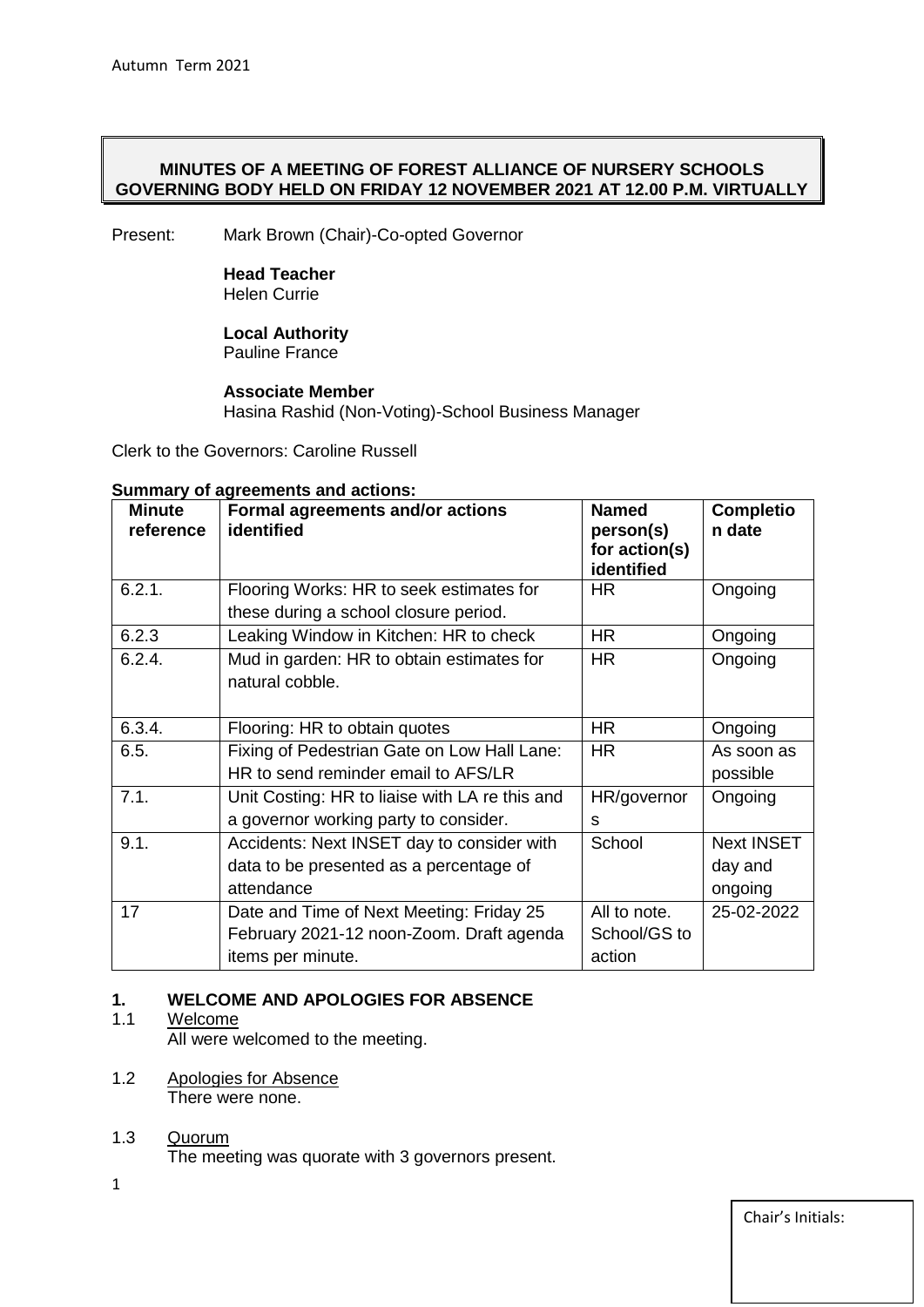## **2. DECLARATIONS OF INTEREST**

Declarations of Interest in the Current Agenda Items There were no declarations made pertaining to any of the agenda items for this meeting.

#### . **3. ELECTION OF CHAIR AND VICE CHAIR OF THE COMMITTEE (ELECTIONS CONDUCTED BY CLERK)**

- 3.1. Election of Chair of the Committee for the Current Academic Year Mark Brown was elected unanimously. He was proposed by Pauline France and seconded by Helen Currie.
- 3.2. Election of Vice Chair of the Committee for the Current Academic Year Pauline France was elected unanimously. She was proposed by Mark Brown and seconded by Helen Currie.

## **4. COMMITTEE TERMS OF REFERENCE**

The purpose of these was noted i.e. to set out the role, responsibility and remit of the committee. It was **AGREED** that they be reviewed by committee members on GovernorHub with a view to ratification by FGB.

## **5. MINUTES**

- 5.1. Minutes of the Last Meeting Held on 25-06-2021
- . These were received and accepted with no matters arising not considered elsewhere on the agenda. The minutes were considered signed, e-copies to be retained by the School and Governor Services.
- 5.2. Matters Arising
- 5.2.1. Drainage Works at Church Hill Nursery School This issue has been referred to AFS at LBWF.
- 5.2.2. Garden Drainage Works at Low Hall Nursery School This is a bigger issue than first realised with quotes needed for capital works
- 5.2.3. Health and Safety Audits These have been done with air conditioning issues outstanding.
- 5.2.4. Stress Management

'Thank you' letters have been sent to staff. Re COVID staff need to self-isolate if they have this which could affect their pay and sickness absence record in the long term because this issue is administered under the sickness absence procedure.

#### **6. BUILDINGS MAINTENANCE FOR CHURCH HILL AND LOW HALL NURSERY SCHOOLS-HR SCREEN SHARED ASSET MANAGEMENT PLAN**

- 6.1. HR reported that the asset management plan is linked with the School Development Plan and annual budget to cover a 3-5 year period. Some priorities are aspirational, other partly completed.
- 6.2. Church Hill Nursery School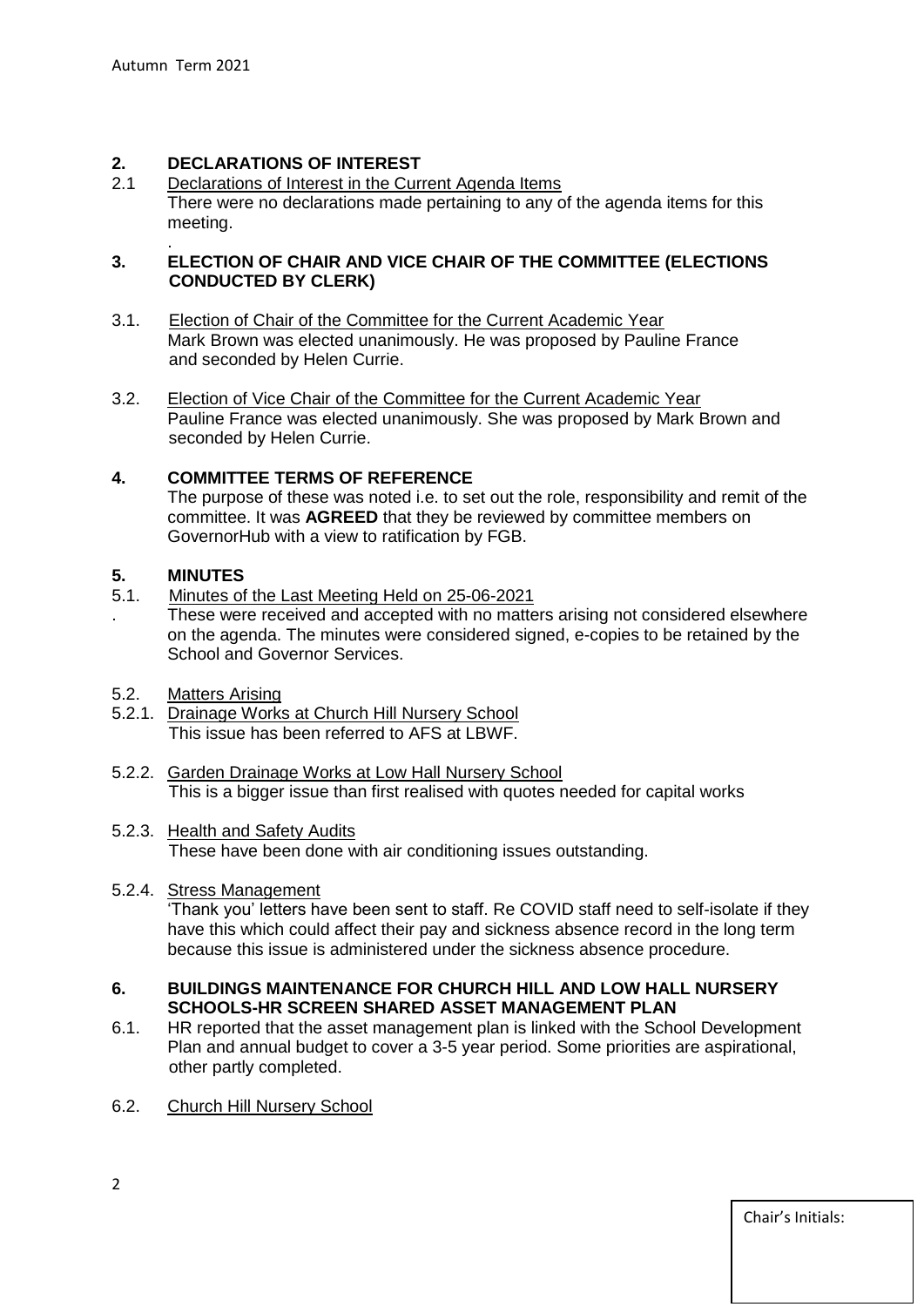- 6.2.1. Flooring Works: Ideally these should follow earlier planned internal remodelling if the building to accommodate more children in the present dining room but it has proved difficult to obtain estimates for these works. Flooring works are now becoming urgent. **ACTION:** Agreed to proceed with re-flooring during the summer school closure period.
- 6.2.2. Drainage Works: The estimated cost of these is £85,000 i.e. significant. The necessity may be related to tree roots pushing up/cracking the drains causing back up into toilets in school. This is an ongoing issue with call outs incurring costs for the School. Ideally, costs will be met by the local authority as a landlord responsibility but otherwise on a shared funding agreement.
- 6.2.3. Leaking Window in Kitchen **ACTION:** HR will check this.
- 6.2.4. Mud in Garden **ACTION:** HR to obtain estimates for natural cobble.
- 6.2.5. Relining of Pond This is ongoing. Staff have agreed to help.
- 6.2.6. Leaking Kitchen Flat Roof This is ongoing linked to leaking kitchen window.
- 6.3. Low Hall Nursery School
- 6.3.1. HR reported that major items have been addressed by LBWF re roof, fencing, foundations for gate and shipping container removed.
- 6.3.2. Reception Area and Location of Main Office

 This project is ongoing to relocate visitor flow to Markhouse Road to improve the visibility of the School locally. Children could still use the Low Hall Lane entrance. An architect has visited to adapt the plans for safety prior to submission of a planning application. School offices would need to be moved if agreed but there is £30,000 in the capital budget.

 **Q.** Is a move possible to the present Ferguson Centre? **A.** The LA has said that the Centre is not available and that the rates liability would increase significantly as the Centre has more rooms than the School. This is unlikely to be affordable given that LBWF are currently funding the School's rates. Representation could be made to Stella Creasy MP regarding worsening traffic noise and deteriorating air quality on both Low Hall Lane and Markhouse Road following displacement arising from the School Streets initiative. In discussion it was indicated that LBWF could be asked to sell the LHNS site to help fund a move as the Ferguson Centre would be a better location for a nursery school as less polluted, adjacent to the allotments and on the original site of the School. However, LBWF are likely to want reassurance from central government regarding top up funding for nursery schools. The Ferguson Centre is currently empty with the gate still an issue (LBWF aware).

6.3.3. The gate to the garden is also an issue re electrics. The front of the building has now been redecorated but the rear is outstanding. Doors have been replaced in the main nursery to be Disability Discrimination Act compliant. Works to complete in the server room and office will be funded by the LA from accessibility funding. The LA have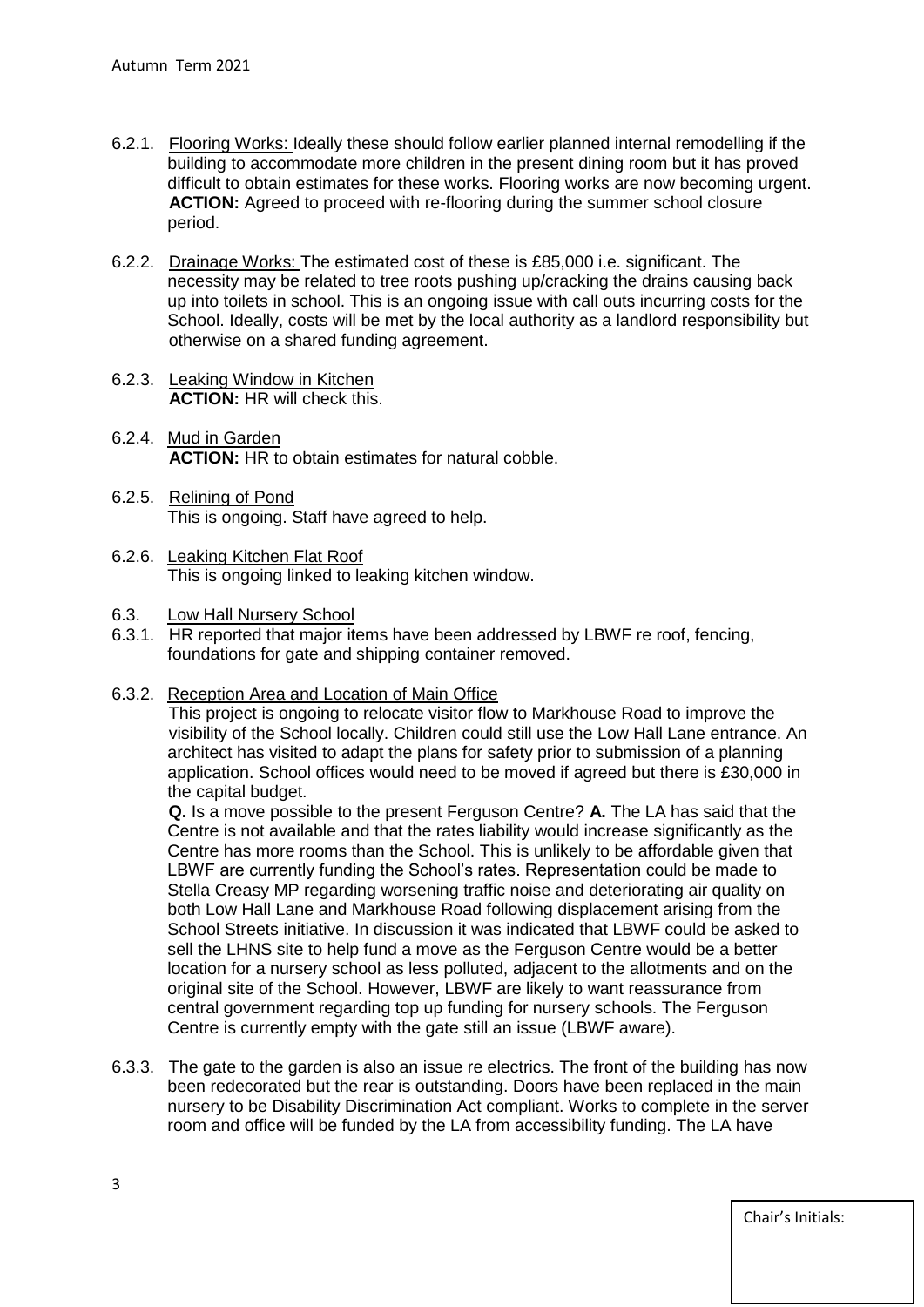replaced floors at an estimated cost of £25,000 and windows have been repaired (double glazed windows would be warmer and more secure).

- 6.3.4. The playground surface is an ongoing issue and will be considered for capital funding. **ACTION:** HR to obtain quotes for flooring.
- 6.4. Staff allocations in open plan areas following the recent restructure were queried but seem to be operating alright. Currently, there are no staff in one room as there are less children. This could be used as a parent meeting room or for special needs work once a sliding door has been installed. There is limited space for private meetings but the appearance of LHNS is much improved. A flip down changing mat in the toilets and vent and blind is also needed.
- 6.5. Pedestrian Gate on Low Hall Lane: This is adjacent to a wall which has moved and is not fixed. Photos have been sent to AFS/LR. **ACTION:** HR to send reminder email.

## **7. NUMBERS ON ROLL-SCREEN SHARED**

- 7.1. These were displayed by HR with a number of vacancies noted especially on Friday pm. At CHNS at present a number of parents want 30 hours free early educational entitlement. To accommodate this lunch provision would need to be reconsidered possibly with 4 day operation 8-4pm. Increased government funding would be needed for this to be financially viable. Day care for 2 year olds could be reconsidered with the ¾ year old staff used in order to avoid redundancies. **ACTION:** HR to liaise with the local authority re unit costing for consideration by a governor working party.
- 7.2. Additional childcare for 3 and 4 year olds is largely covered by 30 hours funding with an onus on parents to renew their eligibility codes. The schools' architect visited in March to review the use of the building.

## **8. HEALTH AND SAFETY ISSUES**

These have been considered elsewhere on the agenda.

#### **9. ACCIDENT REPORTING-HR SCREENSHARED DATA FOR 2020/2021 ACADEMIC YEAR**

9.1. Review of accidents logged noted a significant increase in head injuries. However, this may be a reporting issue or due to reduced staffing and supervision. It was also noted that fewer children attended sessions during 'lockdown' but increased thereafter which could affect the figures.

 **ACTION:** INSET day to consider with figures to be presented as a percentage of numbers attending.

## **10. POLICIES**

10.1. Lettings Policy

 This now includes a statement regarding the safeguarding commitment of schools and that expected also of external lessees. All policies are now displayed on GovernorHub for governors to read.

## **11. SUSTAINABILITY**

Chair's Initials: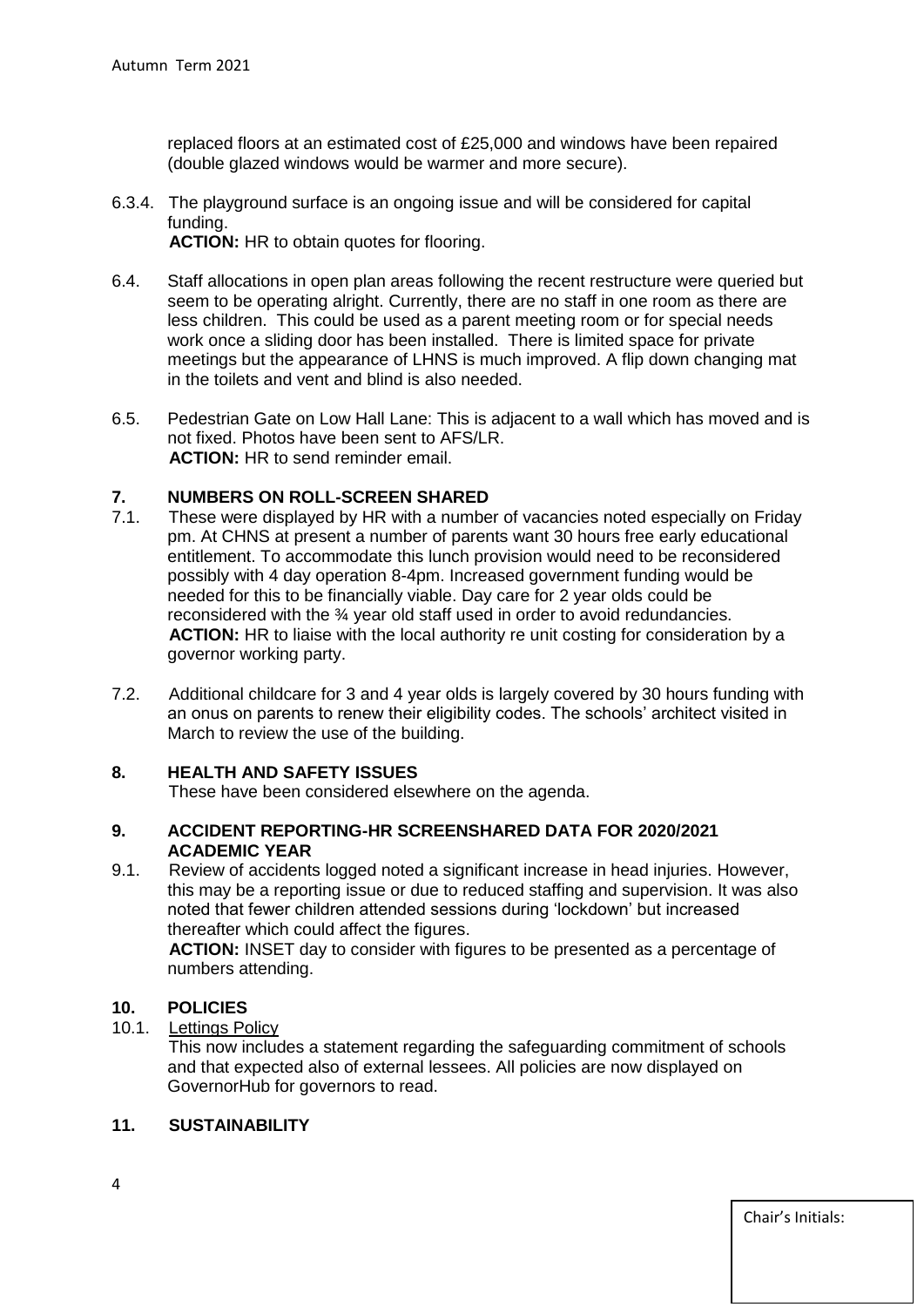- 11.1. HC reported that personal protective equipment and stronger chemicals were used during lockdown. Usage of these has reduced somewhat recently. However, staff are still wearing masks to change children.
- 11.2. Hand driers are being used again together with refill bottles for gel. Regarding ventilation carbon dioxide monitors are yet to be received. Most rooms are ventilated by free flow. An increase in energy use is likely this year noting that the LA has bid for low carbon heat source pump funding which may include FANS.

## **12. GENERAL DATA PROTECTION REGULATION**

This was noted.

# **13. SAFEGUARDING**

13.1. MB reported that he had conducted a safeguarding walk with HC on 21/10/2021 at LHNS.

 He believes that provision is up to date with training booked where there are gaps. Any causes for concern are reported. MB reported that partnering with a governor at a local primary has been useful and that newly appointed/elected governors could usefully be similarly supported.

- 13.2. A visit to CHNS is scheduled for 26-11-2021 at 9.30 a.m. to include a health and safety audit by reference to a standard LBWF checklist. Re safeguarding all governors have been asked to read the DFE's Keeping Children Safe in Education parts 1 and 2. Staff should read section 1, senior leaders all.
- 13.3. Staff training re safeguarding is to be provided shortly by Phoenix Community Care. Governors are welcome to attend this in person or to view a recording.

## **14. INVENTORY**

This item was noted.

## **15. FIRE RISK ASSESSMENT/FIRE EMERGENCY PLAN**

- 15.1. An LBWF audit is due. HR noted that the server room and boiler room at LHNS need to be cleared but the difficulty arises from there being insufficient storage space.
- 15.2. Scheduled termly fire drills are held.

## **16. FRIENDS OF FOREST ALLIANCE OF NURSERY SCHOOLS (FANS)**

 This was noted as a means of establishing a charity to support the Schools financially and socially by fund raising and holding events. However, it would need to be set up by parents who have a limited time at the school.

## **17. DATE AND TIME OF NEXT MEETING**

## 17.1. Date and Time of Next Meeting

This will be held on Friday 25 February 2022-12 noon-Zoom with another parent governor to be invited to attend to ensure quoracy.